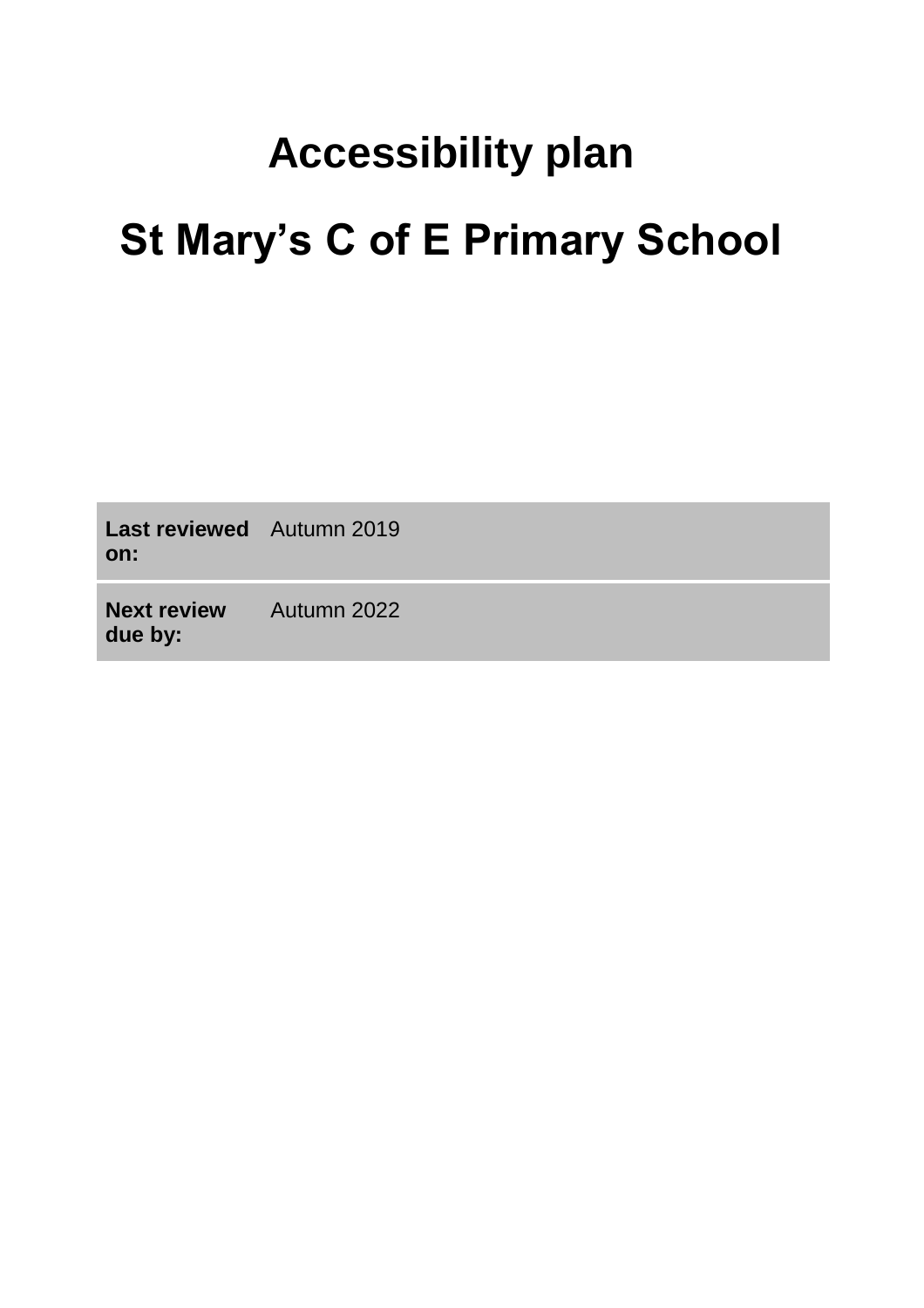## **Contents**

**….**

| 1. Aims                         | 22. Legislation and guidance<br>33. Disability Code of Practice |
|---------------------------------|-----------------------------------------------------------------|
| 4. Access Statement             |                                                                 |
| 5. Action plan                  | Error! Bookmark not defined. - 7                                |
| 6. Monitoring arrangements      | 8                                                               |
| 7. Links with other policies    | 8                                                               |
| Appendix 1: Accessibility audit | 9                                                               |
|                                 |                                                                 |
|                                 |                                                                 |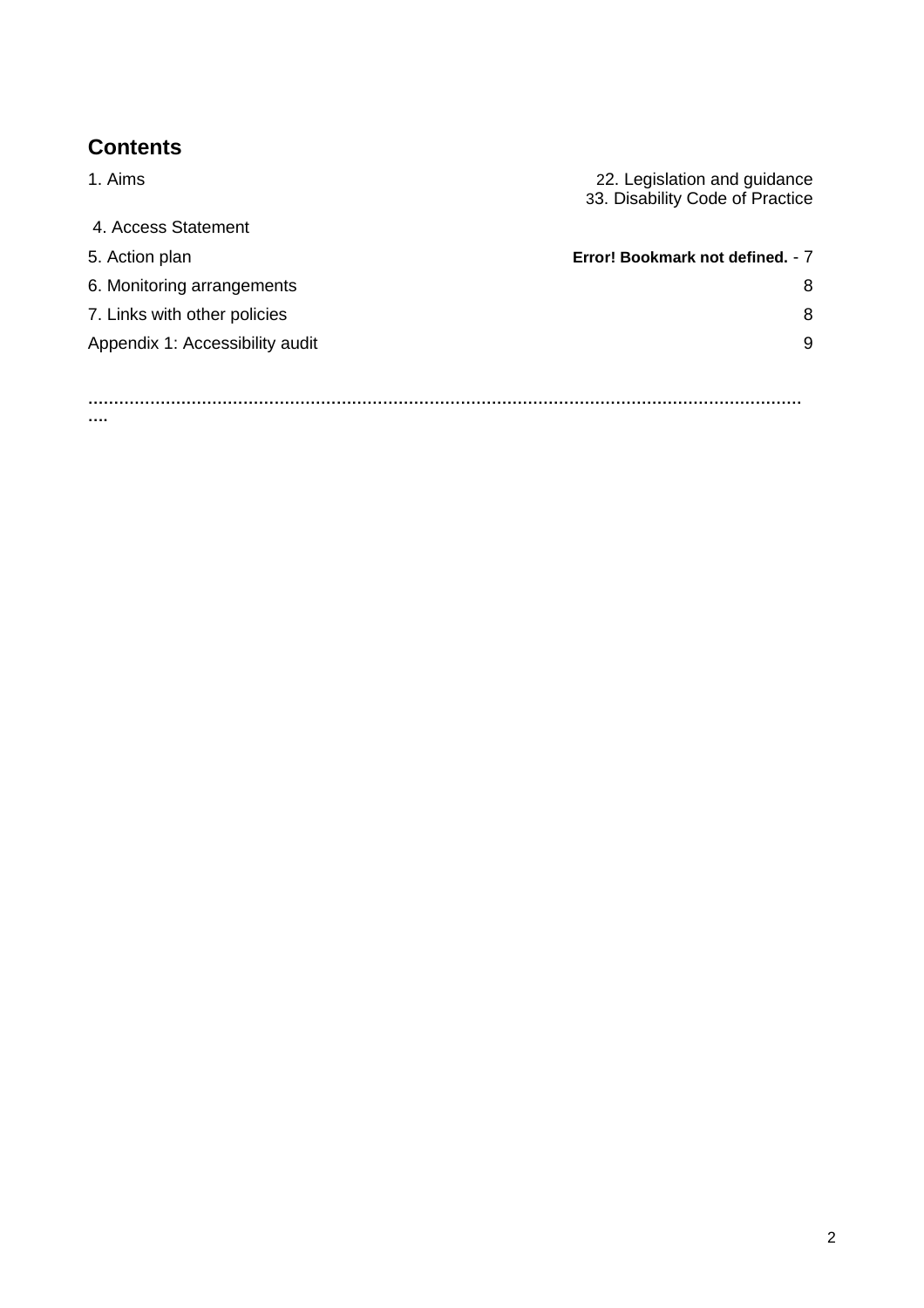## **1. Aims**

Schools are required under the Equality Act 2010 to have an accessibility plan. The purpose of the plan is to ensure that:

- $\Box$  applications for admission from all potential students are considered in line with the published admission arrangements;
- $\Box$  applications for employment are considered and assessed on the basis of the applicants' aptitudes, abilities and qualifications;
- $\Box$  disabled employees and students have access to the appropriate support and adaptations to enable them to be fully included in the life of St Mary's;
- $\Box$  the views of individual students or employees are taken into account at all times when their requirements are being assessed;
- $\Box$  all students are fully integrated into the school and individual needs are assessed and supported as far as is practicable within a mainstream educational establishment;
- $\Box$  employees working with disabled people, either as colleagues or as students, have appropriate information, support and training;
- St Mary's takes steps to enable employees and students who become disabled during their time  $\Box$ at our academy to continue in their chosen career or course of study as far as is practicable;
- $\Box$  disabled members of the community can fully participate in public events held within St Mary's;
- □ so far as is reasonably practicable, St Mary's premises are accessible and safe for disabled people; and
- $\Box$  no disabled student or employee is treated less favorably as a result of their disability.

### **2. Legislation and guidance**

This document meets the requirements of [schedule 10 of the Equality Act 2010](http://www.legislation.gov.uk/ukpga/2010/15/schedule/10) and the Department for Education (DfE) [guidance for schools on the Equality Act 2010.](https://www.gov.uk/government/publications/equality-act-2010-advice-for-schools)

The Equality Act 2010 defines an individual as disabled if he or she has a physical or mental impairment that has a 'substantial' and 'long-term' adverse effect on his or her ability to undertake normal day to day activities.

Under the [Special Educational Needs and Disability \(SEND\) Code of Practice,](https://www.gov.uk/government/publications/send-code-of-practice-0-to-25) 'long-term' is defined as 'a year or more' and 'substantial' is defined as 'more than minor or trivial'. The definition includes sensory impairments such as those affecting sight or hearing, and long-term health conditions such as asthma, diabetes, epilepsy and cancer.

Schools are required to make 'reasonable adjustments' for pupils with disabilities under the Equality Act 2010, to alleviate any substantial disadvantage that a disabled pupil faces in comparison with nondisabled pupils. This can include, for example, the provision of an auxiliary aid or adjustments to premises.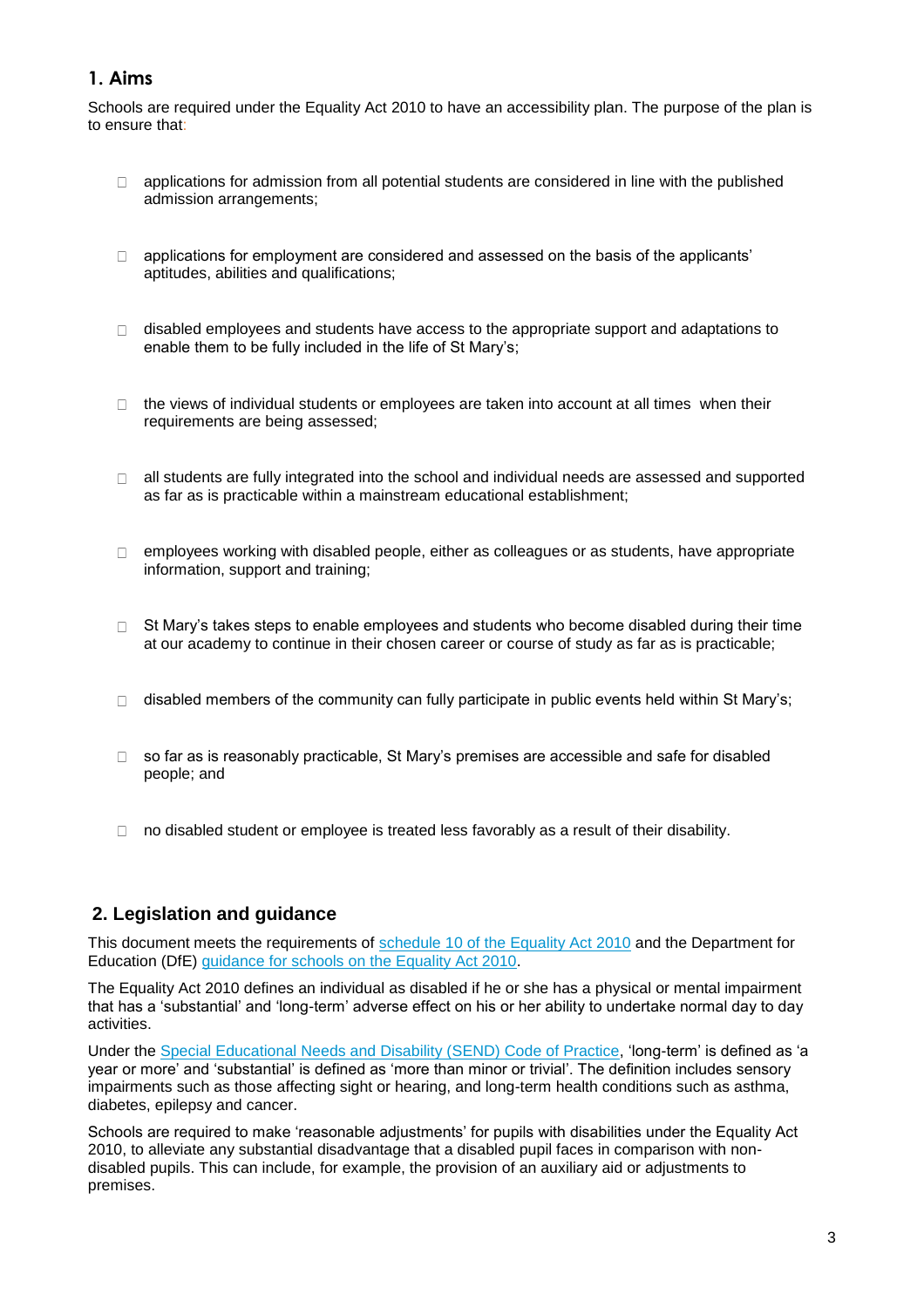This policy complies with our funding agreement and articles of association.

## **3. Disability Code of Practice**

#### **Environment**

Any future building projects will be considered at the planning stage for accessibility and usability by people with disabilities.

Evacuation procedures and escape routes for students and employees with disabilities will be carefully planned and published.

#### **Children**

Applications will be considered in line with the published admission arrangements for all students.

An applicant's disability will not prevent him/her from being offered a place and integrated into St Mary's unless:

 $\Box$  the content, structure and delivery of the curriculum are such that the student would be prevented from fulfilling a major part of it; or

 $\Box$  St Mary's would be unable to provide suitably trained employees or facilities to allow the requirements of the National Curriculum to be met.

St Mary's will aim to provide students with a disability with the appropriate support to enable them to be fully integrated. St Mary's will not treat a student with a disability less favorably than any other student and will make reasonable adjustments to ensure the full participation and integration of disabled students.

As far as resources allow, the needs of disabled students will be taken into account in the design, structure and flexibility of teaching methods and delivery. Where a curriculum area is organised in such a way that a disabled student cannot fully participate, alternative provision will be made.

Students with a disability or who become disabled whilst studying at St Mary's will be given appropriate support from employees to enable them to have equal access to the curriculum. Individual needs will be considered and addressed by all curriculum areas in collaboration with the Inclusion Manager and an Individual Education Plan drawn up on an annual basis.

St Mary's recognises that special arrangements may be required to enable students with disabilities, including specific learning difficulties, to exhibit their capabilities and knowledge. Special arrangements will be made to enable such students to perform to the best of their ability by meeting their individual needs. St Mary's will liaise with the relevant Examination Boards in such instances. Students and parents/guardians will be made fully aware of the process for making special arrangements for assessment and examinations by the Inclusion Manager.

#### **Employees**

Wherever practicable, St Mary's will:

 $\Box$  consider and seek to employ disabled people in jobs suited to their aptitudes, abilities and qualifications in line with the Equality Act (2010) and Disability Discrimination Act (2005)

 $\Box$  ensure that employees with disabilities are considered for promotion according to their aptitudes, abilities and qualifications.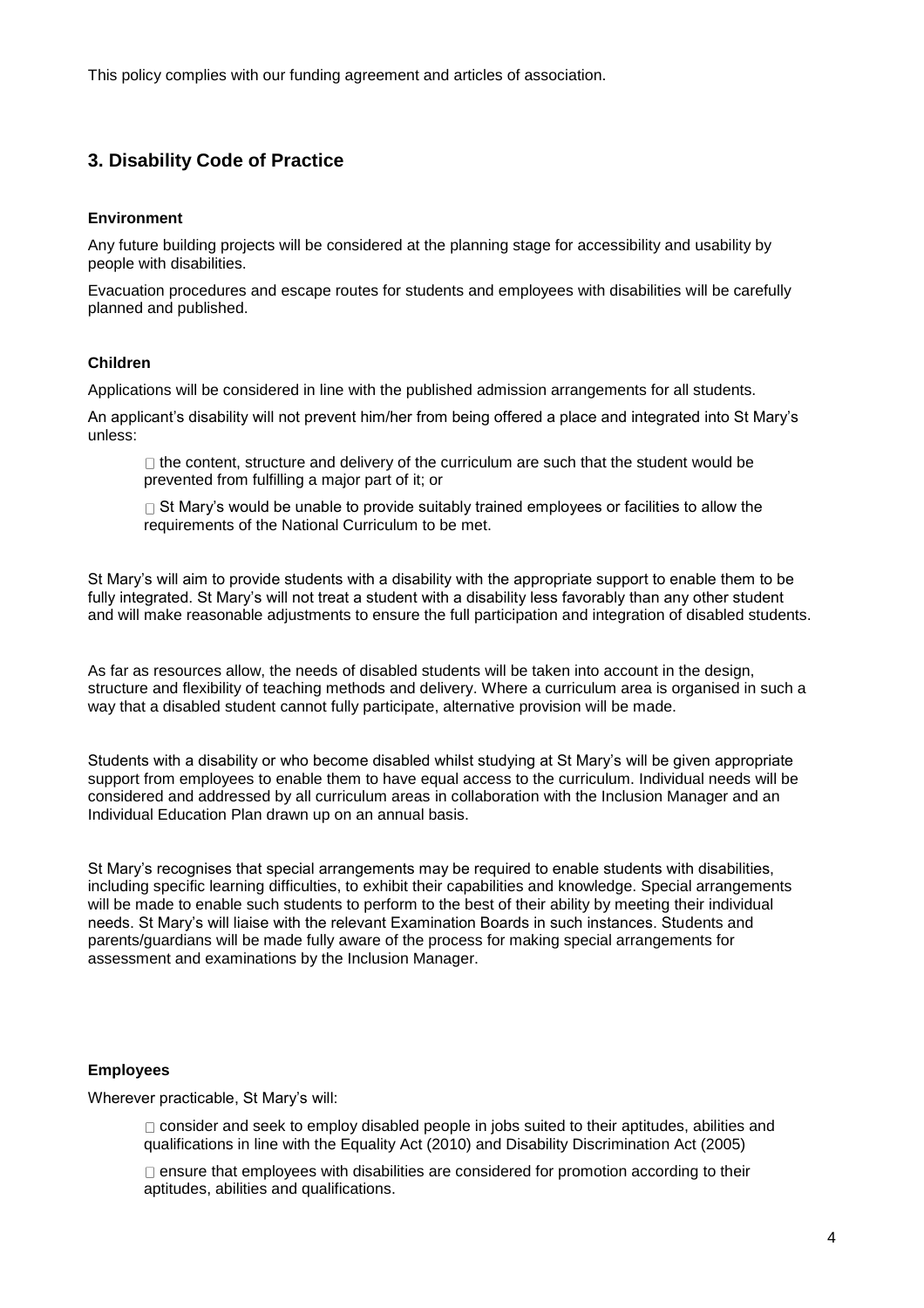$\Box$  ensure that disabled employees are not disadvantaged when the renewal of fixed-term contracts is being considered.

Employees who become disabled during their employment by St Mary's, so far as is practicable, will continue to remain employed by St Mary's, subject to review by the Head teacher and the Board of Governors. This review will assess their ability to carry out the duties of their post. Help from related professional organisations may also be sought when considering not only the possible effects of the disability but also other consequential disadvantages, such as loss of status or financial loss.

St Mary's will endeavour to make any reasonable adjustments to enable the employee to continue in post. However, options might include:

 $\Box$  continuing in the same post  $\Box$  a gradual return to work  $\Box$  a reduction in hours  $\Box$  redeployment  $\Box$  premature retirement on grounds of incapacity  $\Box$  termination of employment

In cases where a disability is a degenerative, progressive condition that develops over time, careful consideration should be given to the selection of the most appropriate option(s).

St Mary's will make reasonable changes to work practices and, where possible, the workplace to enable disabled people to work successfully, including those employees who become disabled whilst employed.

St Mary's will ensure that a programme of training is offered to employees to increase their awareness of students with disabilities and inform them of appropriate action to be taken when delivering the curriculum. Teaching assistants will support teaching staff as required to help ensure that disabled students have equal access to the curriculum.

Monitoring and Evaluation The Board of Governors and Headteacher will monitor the operation and effectiveness of St Mary's Disability Access Statement at specified intervals.

#### **4. Access Statements**

 $\Box$  Children will be able to access all facilities on each floor i.e. classrooms, library, ICT suite, toilets, and play areas.

- $\Box$  A disabled toilet is available on each floor for those who may require it.
- $\Box$  There will be easy access to the school playground, via two main gates.
- $\Box$  There are lifts installed that access each of the floors

#### **5 . Action plan**

This action plan sets out the aims of our accessibility plan in accordance with the Equality Act 2010.

| Aim<br><b>Current good</b><br><b>Objectives</b><br>practice | <b>Actions to</b> | <b>Person</b><br>be taken responsible complete | Date to |
|-------------------------------------------------------------|-------------------|------------------------------------------------|---------|
|-------------------------------------------------------------|-------------------|------------------------------------------------|---------|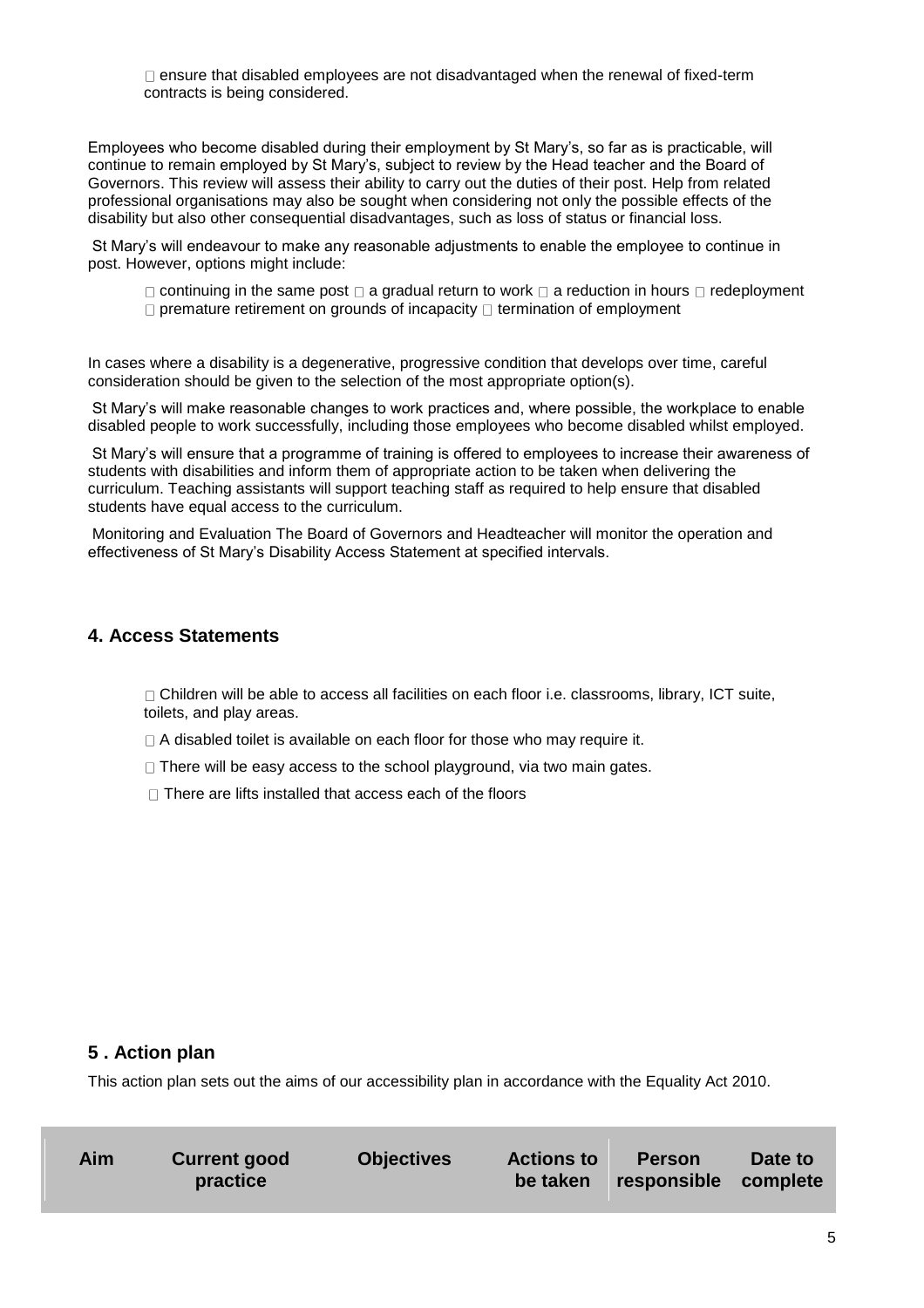|                                                                                  | Include established<br>practice and practice<br>under development                                                                                                                | State short, medium<br>and long-term<br>objectives                                                                                                                                                       |                                             |                                                        | actions<br>by |
|----------------------------------------------------------------------------------|----------------------------------------------------------------------------------------------------------------------------------------------------------------------------------|----------------------------------------------------------------------------------------------------------------------------------------------------------------------------------------------------------|---------------------------------------------|--------------------------------------------------------|---------------|
| Increase<br>access to<br>the<br>curriculum<br>for pupils<br>with a<br>disability | Our school offers a<br>creative, ambitious<br>and rich curriculum<br>which offers<br>challenge and is<br>accessible for all our<br>pupils.                                       | Building made suitable<br>for visual impairment,<br>i.e. colour/ tonal<br>contrast markings used<br>to identify doors and to<br>distinguish areas i.e.<br>class rooms, general<br>circulation areas etc. | Audit                                       | Premises<br>Manager                                    | Ongoing       |
|                                                                                  | We use resources<br>tailored to the needs<br>of pupils who require<br>support to access<br>the curriculum:<br>hearing impairment<br>aids, visual aids, soft<br>starts for a calm | Lighting in all areas - to<br>be replaced as<br>necessary and kept<br>clean to ensure<br>maximum lighting                                                                                                | Audit                                       | Premises<br>Manager                                    | Ongoing       |
|                                                                                  | beginning of the<br>day, tablets, VR and<br>special pens                                                                                                                         | Use of and exciting<br>range of clubs for social<br>inclusion.                                                                                                                                           | Audit<br>Training for<br><b>ASC leaders</b> | <b>SENCO</b>                                           | Termly        |
|                                                                                  | Curriculum<br>resources include<br>examples of people<br>with disabilities.                                                                                                      | Suitable signage.                                                                                                                                                                                        | Audit                                       | Premises<br>Manager                                    | Ongoing       |
|                                                                                  | Curriculum progress<br>is tracked for all<br>pupils, including<br>those with a<br>disability.                                                                                    | Improvements to toilets,<br>washing and changing<br>facilities.                                                                                                                                          | Audit                                       | Premises<br>Manager                                    | Ongoing       |
|                                                                                  | Targets are set<br>effectively and are<br>appropriate for<br>pupils with additional<br>needs.                                                                                    | Special arrangements<br>for school trips.                                                                                                                                                                | Audit<br><b>Risk</b><br>assessments         | SENDCO and<br>class teachers<br>Trip location<br>staff | Ongoing       |
|                                                                                  | The curriculum is<br>constantly reviewed<br>to ensure it meets<br>the needs of all<br>pupils.                                                                                    | A focus on curriculum<br>overviews (matrix) to<br>ensure appropriateness<br>and accessibility at all<br>times for all our<br>students                                                                    | Audit<br>Planning<br>meetings               | <b>SLT</b><br>Subject<br>leaders                       | Ongoing       |
|                                                                                  | Where appropriate,<br>support is put in<br>place to ensure<br>children with a<br>disability can access                                                                           | A clear assessment of<br>the current National<br>Curriculum levels of the<br>full range of pupils,<br>particularly in relation to<br>speaking and listening<br>levels.                                   |                                             |                                                        |               |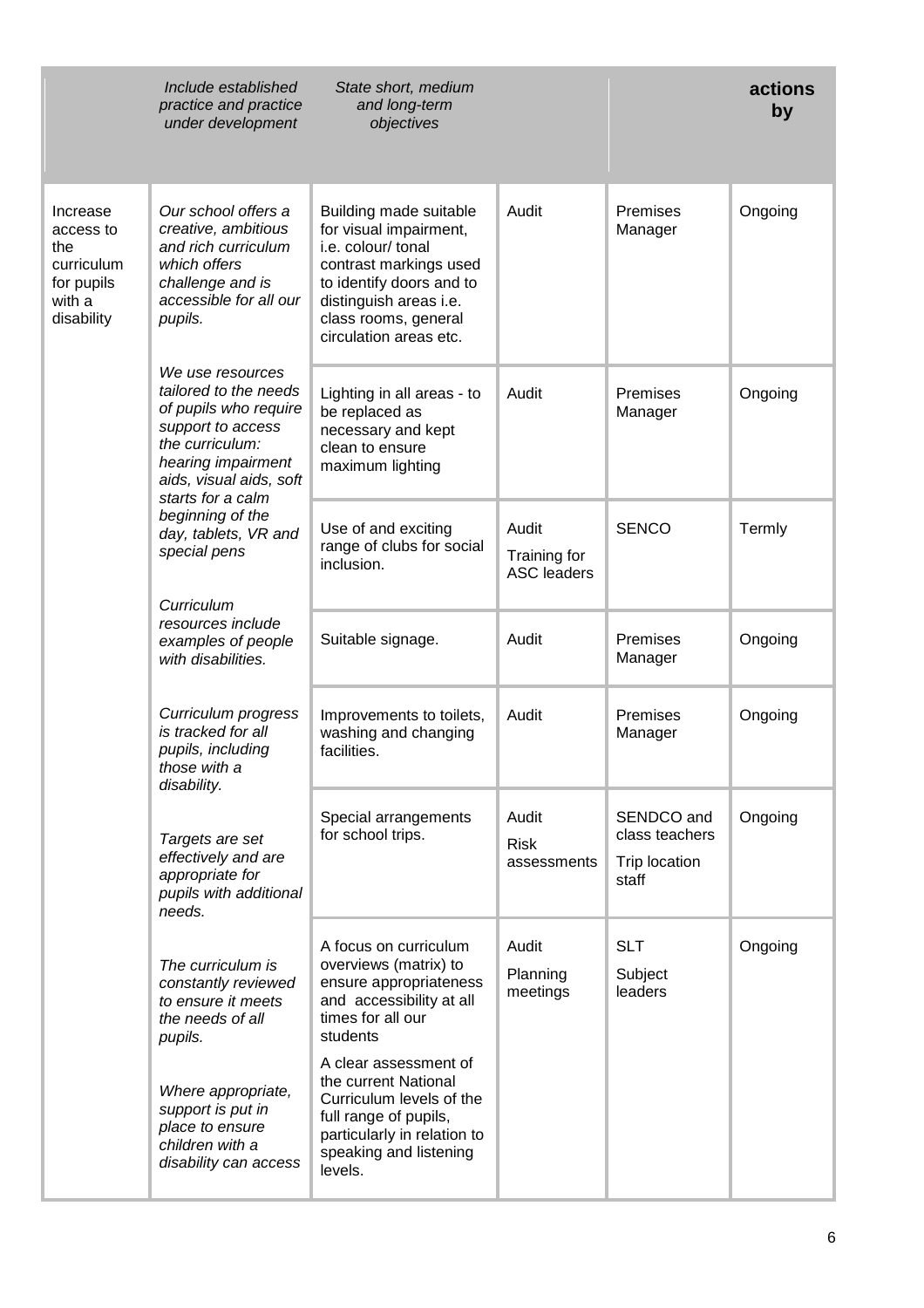|                                                                     | the curriculum at all<br>times: intervention<br>groups, one to one<br>support or<br>playground support                                               | High expectations.                                                                                                                                                                                                                                                                                                                                                                                                                                                                                         |                                        |                                               |         |
|---------------------------------------------------------------------|------------------------------------------------------------------------------------------------------------------------------------------------------|------------------------------------------------------------------------------------------------------------------------------------------------------------------------------------------------------------------------------------------------------------------------------------------------------------------------------------------------------------------------------------------------------------------------------------------------------------------------------------------------------------|----------------------------------------|-----------------------------------------------|---------|
|                                                                     | The outdoor facilities<br>have easy access to<br>seating and there<br>are zoned<br>playground areas<br>considering the<br>needs of all our<br>pupils |                                                                                                                                                                                                                                                                                                                                                                                                                                                                                                            |                                        |                                               |         |
|                                                                     |                                                                                                                                                      | Appropriate deployment<br>of learning support.                                                                                                                                                                                                                                                                                                                                                                                                                                                             | Audit                                  | <b>SENDCO</b>                                 | Ongoing |
|                                                                     |                                                                                                                                                      | Pupil grouping and use<br>of peer support.                                                                                                                                                                                                                                                                                                                                                                                                                                                                 | Audit<br>Pupil<br>planning<br>meetings | <b>SENDCO</b><br>Teaching staff<br><b>SLT</b> | Ongoing |
| Improve and<br>maintain<br>access to<br>the physical<br>environment |                                                                                                                                                      | Improving the physical<br>environment of the<br>school to increase the<br>extent to which disabled<br>pupils can take<br>advantage of education<br>and associated<br>services:                                                                                                                                                                                                                                                                                                                             | Audit                                  | <b>SENDCO</b><br><b>SLT</b><br>Governors      | Ongoing |
|                                                                     |                                                                                                                                                      | St Mary's will identify<br>barriers in the physical<br>environment by: Using<br>specialist schools'<br>resources to undertake<br>specific audit pupils with<br>disabilities. Use of Local<br>Authority experts and<br>representatives. The<br>physical environment of<br>the school has a<br>differential impact on<br>access for different<br>groups of disabled<br>pupils. Different aspects<br>of the physical<br>environment need to be<br>considered in relation to<br>different groups of<br>pupils. |                                        |                                               |         |
|                                                                     |                                                                                                                                                      | Funding for<br>improvements to the<br>physical environment of<br>the school may come<br>from a variety of                                                                                                                                                                                                                                                                                                                                                                                                  |                                        |                                               |         |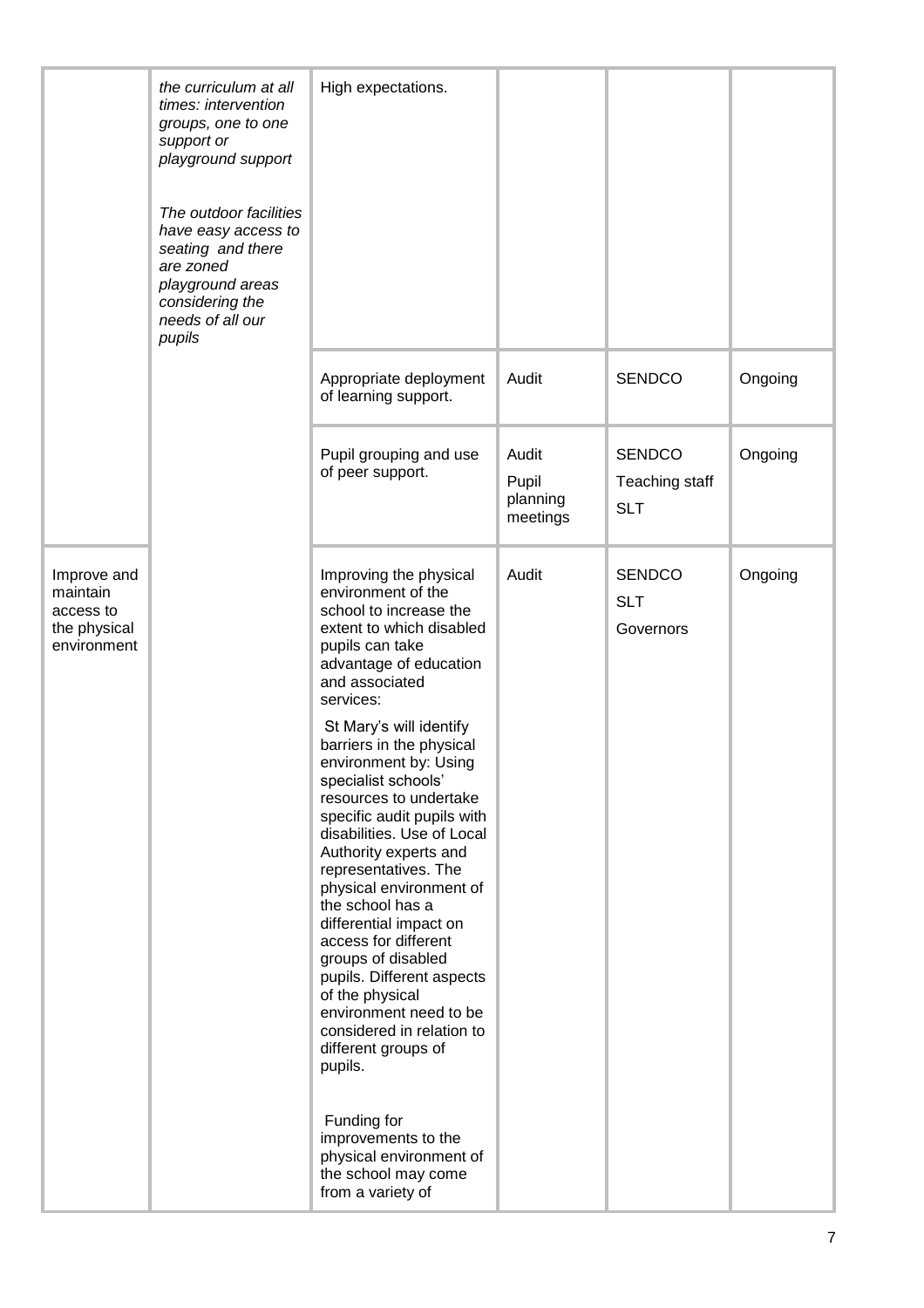|                                                                                |                                                                                                                                                                                                                                                                                                                                                                                                                                                                                                                                                                                                         | different sources:<br>School Access Initiative<br>funding may be needed<br>for major capital works.<br>This has to be<br>coordinated with the<br>Local Authority's<br>priorities. Devolved<br>formula capital funding<br>can meet the costs of<br>some of the priorities.<br>Delegated funding can<br>be used to meet the<br>costs of particular<br>equipment that may<br>need to be provided for<br>disabled pupils.<br>Where alterations need<br>to be made to improve<br>access for a disabled<br>teacher, funding may be<br>available through the<br>'Access to work'<br>programme. |                                                                                                     |                                                                      |         |
|--------------------------------------------------------------------------------|---------------------------------------------------------------------------------------------------------------------------------------------------------------------------------------------------------------------------------------------------------------------------------------------------------------------------------------------------------------------------------------------------------------------------------------------------------------------------------------------------------------------------------------------------------------------------------------------------------|-----------------------------------------------------------------------------------------------------------------------------------------------------------------------------------------------------------------------------------------------------------------------------------------------------------------------------------------------------------------------------------------------------------------------------------------------------------------------------------------------------------------------------------------------------------------------------------------|-----------------------------------------------------------------------------------------------------|----------------------------------------------------------------------|---------|
| Improve the<br>delivery of<br>information<br>to pupils<br>with a<br>disability | Our school uses a<br>range of<br>communication<br>methods to ensure<br>information is<br>accessible. This<br>includes:<br>Internal signage<br>Handouts,<br>timetables,<br>worksheets, notices,<br>information about<br>school events.<br>Differentiating work.<br><b>Making information</b><br>available in Braille,<br>in large print, in<br>simplified language,<br>on audio-tape, on<br>video-tape as<br>appropriate.<br>Using intervention<br>strategies.<br>Planned periods for<br>induction and<br>transfer.<br>Visual timetable.<br>Audio recording.<br>Pictorial or symbolic<br>representations | Appropriate deployment<br>of learning support.<br>Pupil grouping and use<br>of peer support.<br>Use of clubs for social<br>inclusion.<br>Suitable signage.<br>Special arrangements<br>for school trips.                                                                                                                                                                                                                                                                                                                                                                                 | Audit<br>Pupil<br>Progress/<br>planning<br>meetings<br><b>ASC</b><br><b>Risk</b><br>Assessment<br>s | <b>SENDCO</b><br><b>SLT</b><br>Class teachers<br>Premises<br>manager | Ongoing |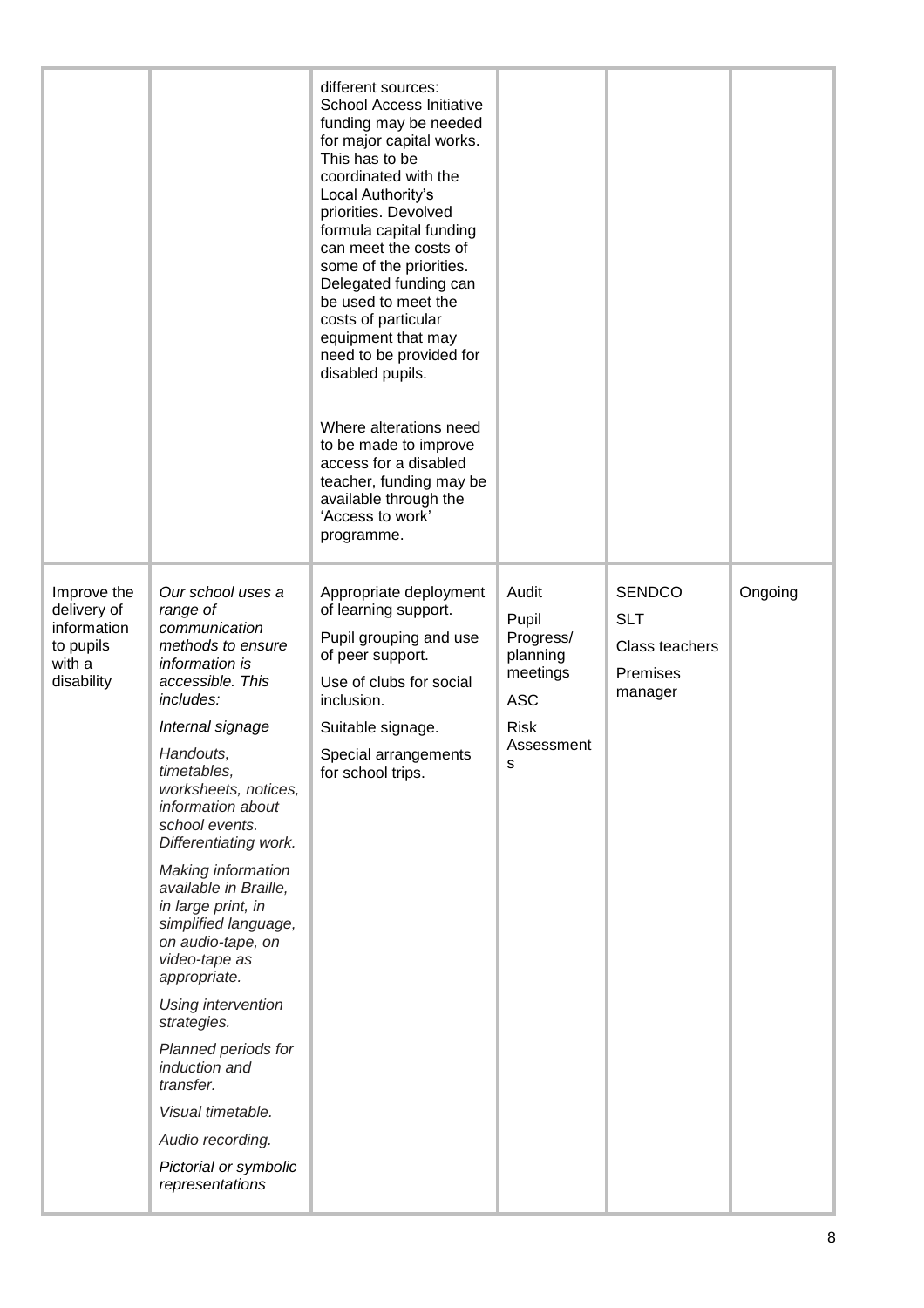## **6. Monitoring arrangements**

This document will be reviewed every **3** years, but may be reviewed and updated more frequently if necessary.

It will be approved by the governing board.

## **7. Links with other policies**

This accessibility plan is linked to the following policies and documents:

- Risk assessment policy
- Health and safety policy
- Equality information and objectives (public sector equality duty) statement for publication
- Special educational needs (SEN) information report
- Supporting pupils with medical conditions policy